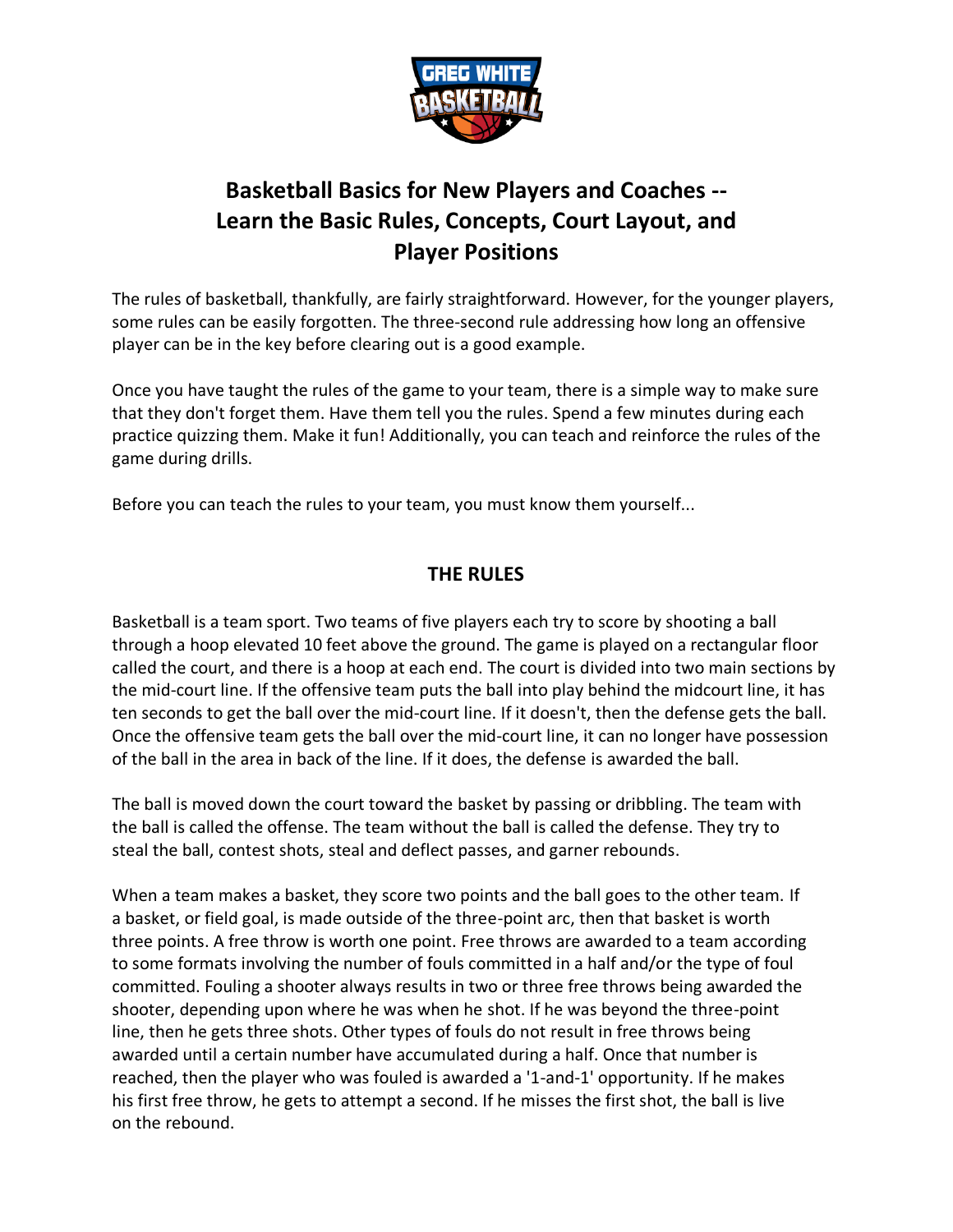Each game is divided into sections. All levels have two halves. In college, each half is twenty minutes long. In high school and below, the halves are divided into eight (and sometimes, six) minute quarters. In the pros, quarters are twelve minutes long. There is a gap of several minutes between halves. Gaps between quarters are relatively short. If the score is tied at the end of regulation, then overtime periods of various lengths are played until a winner emerges.

Each team is assigned a basket or goal to defend. This means that the other basket is their scoring basket. At halftime, the teams switch goals. The game begins with one player from either team at center court. A referee will toss the ball up between the two. The player that gets his hands on the ball will tip it to a teammate. This is called a tip-off. In addition to stealing the ball from an opposing player, there are other ways for a team to get the ball.

One such way is if the other team commits a foul or violation.

# **FOULS AND VIOLATIONS**

## **FOULS**

#### **Personal Fouls**

Personal fouls include any type of illegal physical contact.

- **Hitting**
- **Pushing**
- Slapping
- **B** Holding
- Illegal pick/screen -- when an offensive player is moving. When an offensive player sticks
- $\bullet$  out a limb and makes physical contact with a defender in an attempt to block the path of the defender.

## **Personal Foul Penalties**

If a player is shooting while a being fouled, then he gets two free throws if his shot doesn't go in, but only one free throw if his shot does go in.

- Three free throws are awarded if the player is fouled while shooting for a three-point goal and they miss their shot. If a player is fouled while shooting a three-point shot and makes it anyway, he is awarded one free throw. Thus, he could score four points on the play.
- Inbounds. If fouled while not shooting, the ball is given to the team the foul was committed upon. They get the ball at the nearest sid or baseline, out of bounds, and have 5 seconds to pass the ball onto the court.
- One & one. If the team committing the foul has seven or more fouls in the game, then the player who was fouled is awarded one free throw. If he makes his first shot, then he is awarded another free throw.
- **The Step 2** Ten or more fouls. If the team committing the foul has ten or more fouls, then the fouled player receives two free throws.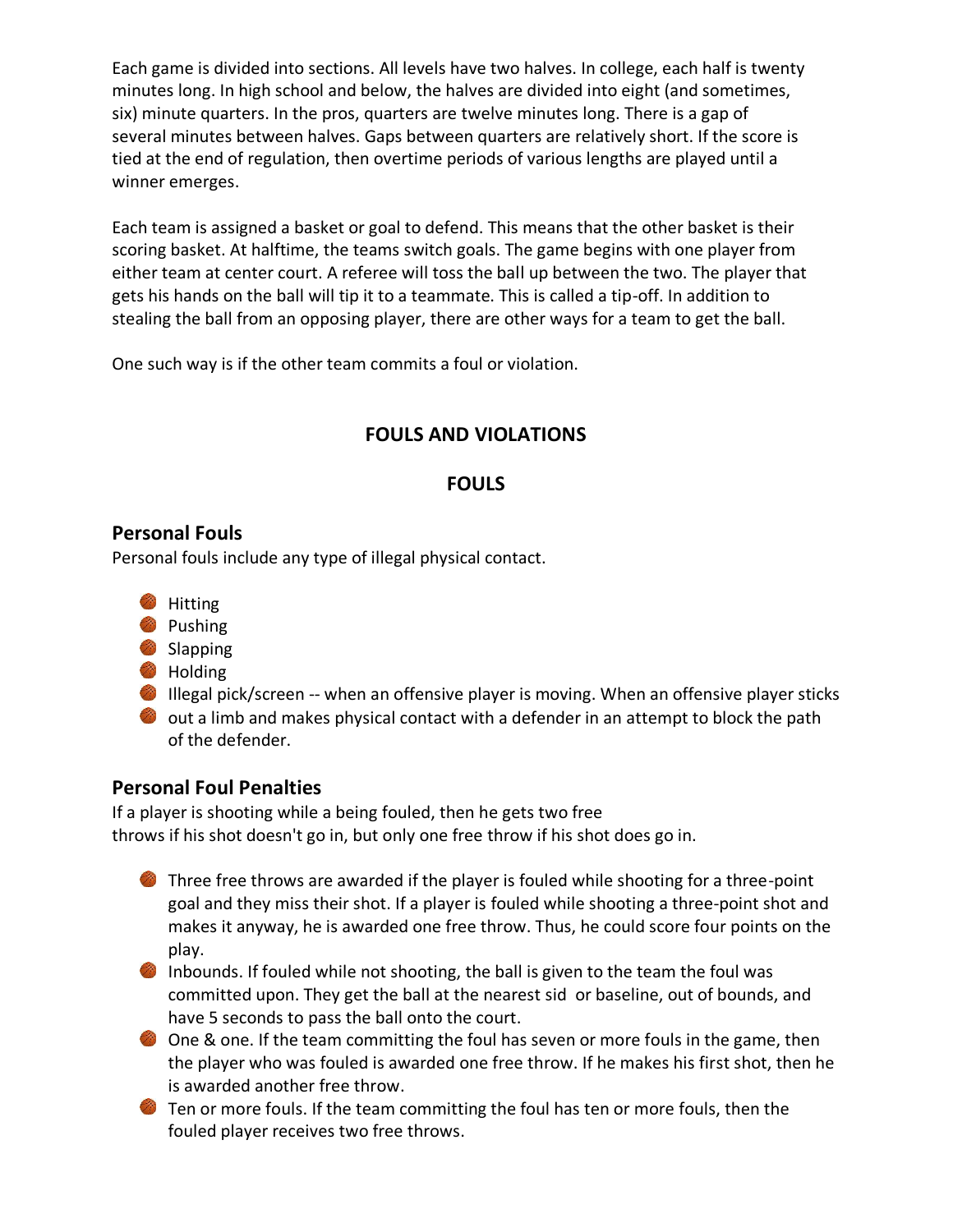# **Charging**

An offensive foul that is committed when a player pushes or runs over a defensive player. The ball is given to the team that the foul was committed upon.

### **Blocking**

Blocking is illegal personal contact resulting from a defender not establishing position in time to prevent an opponent's drive to the basket.

### **Flagrant Foul**

Violent contact with an opponent. This includes hitting, kicking, and punching. This type of foul results in free throws plus the offense retaining possession of the ball after the free throws.

#### **Intentional Foul**

When a player makes physical contact with another player with no reasonable effort to steal the ball. It is a judgment call for the officials.

### **Technical Foul**

Technical foul. A player or a coach can commit this type of foul. It does not involve player contact or the ball but is instead about the 'manners' of the game. Foul language, obscenity, obscene gestures, and even arguing can be considered a technical foul, as can technical details regarding filling in the scorebook improperly or dunking during warm-ups.

# **VIOLATIONS**

## **Walking/Traveling**

Taking more than 'a step and a half' without dribbling the ball is traveling. Moving your pivot foot once you've stopped dribbling is traveling.

## **Carrying/Palming**

When a player dribbles the ball with his hand too far to the side of or, sometimes, even under the ball.

## **Double Dribble**

Dribbling the ball with both hands on the ball at the same time or picking up the dribble and then dribbling again is a double dribble.

#### **Held Ball**

Occasionally, two or more opposing players will gain possession of the ball at the same time. In order to avoid a prolonged and/or violent tussle, the referee stops the action and awards the ball to one team or the other on a rotating basis.

## **Goaltending**

If a defensive player interferes with a shot while it's on the way down toward the basket, while it's on the way up toward the basket after having touched the backboard, or while it's in the cylinder above the rim, it's goaltending and the shot counts. If committed by an offensive player, it's a violation and the ball is awarded to the opposing team for a throw-in.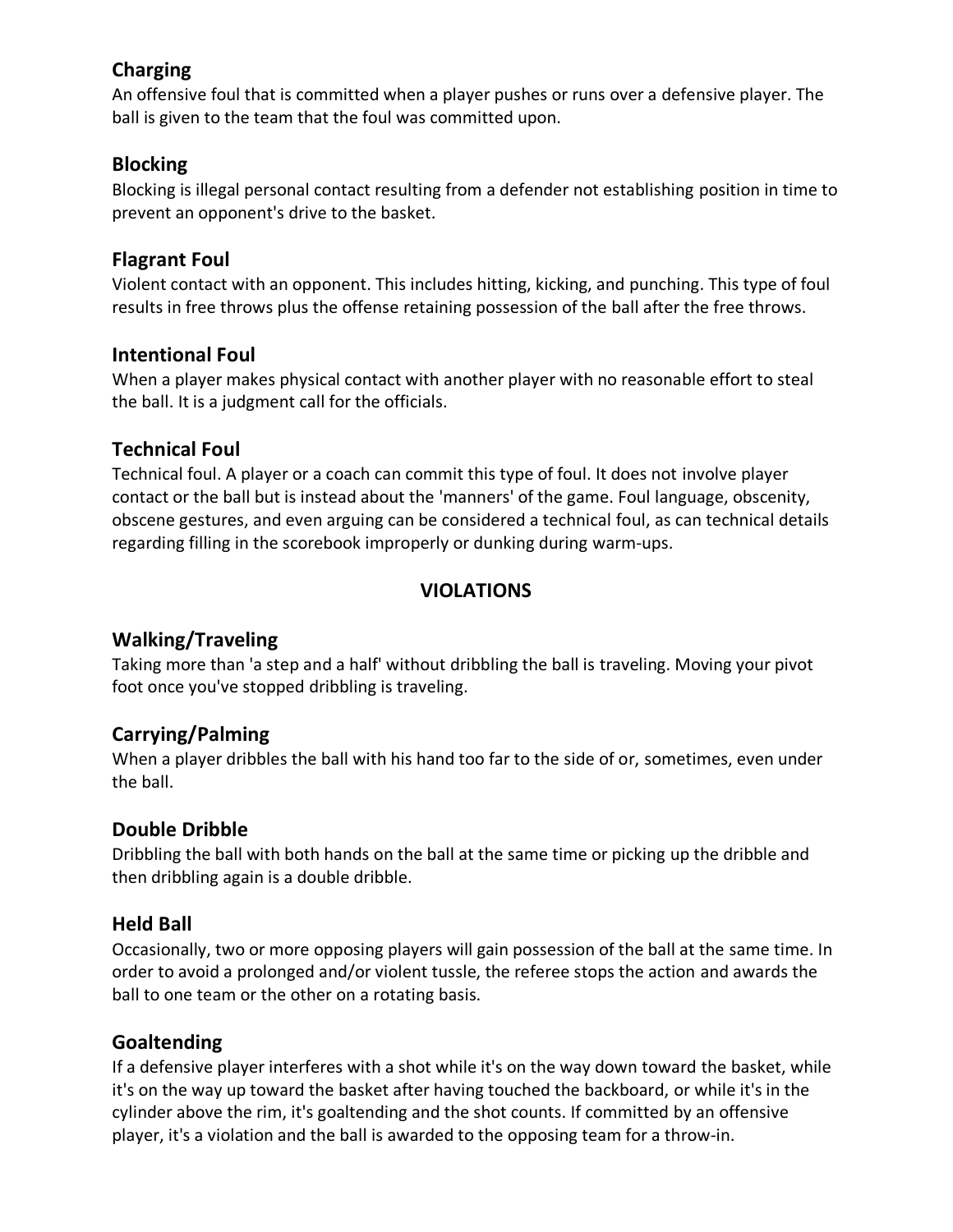#### **Backcourt Violation**

Once the offense has brought the ball across the mid-court line, they cannot go back across the line during possession. If they do, the ball is awarded to the other team to pass inbounds.

#### **Time Restrictions**

A player passing the ball inbounds has five seconds to pass the ball. If he does not, then the ball is awarded to the other team. Other time restrictions include the rule that a player cannot have the ball for more than five seconds when being closely guarded and, in some states and levels, shot-clock restrictions requiring a team to attempt a shot within a given time frame.

# **PLAYER POSITIONS**

# **The Center**

Centers are generally your tallest players. They generally are positioned near the basket.

- Offensive -- The center's goal is to get open for a pass and to shoot. They are also responsible for blocking defenders, known as picking or screening, to open other players up for driving to the basket for a goal. Centers are expected to get some offensive rebounds and put-backs.
- **O** Defensive -- On defense, the center's main responsibility is to keep opponents from shooting by blocking shots and passes in the key area. They also are expected to get a lot of rebounds because they're taller.

## **The Forward**

Your next tallest players will most likely be your forwards. While a forward may be called upon to play under the hoop, they may also be required to operate in the wings and corner areas.

- Offensive -- Forwards are responsible to get free for a pass, take outside shots, drive for goals, and rebound.
- **Defensive -- Responsibilities include preventing drives to the goal and rebounding.**

# **The Guard**

These are potentially your shortest players and they should be really good at dribbling fast, seeing the court and passing. It is their job to bring the ball down the court and set up offensive plays.

- Offensive -- Dribbling, passing, and setting up offensive plays are a guard's main responsibilities. They also need to be able to drive to the basket and to shoot from the perimeter.
- **O** Defensive -- On defense, a guard is responsible for stealing passes, contesting shots, preventing drives to the hoop, and for boxing out.